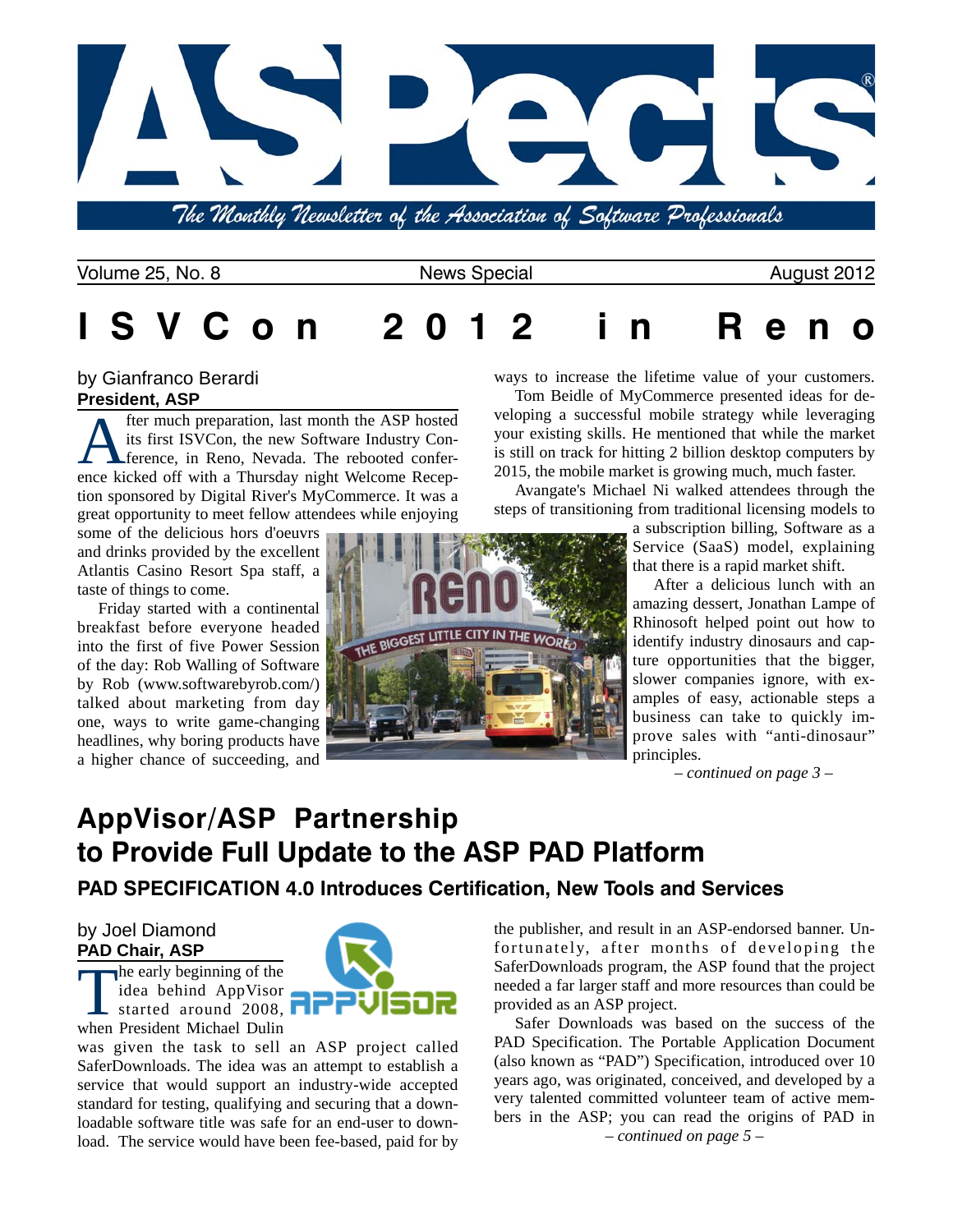# Pects

*ASPects* is published for advising members of group activities and sharing of information. All material is compiled without verification of accuracy or applicability to a specific task or computer system. Comments are the view of their author and no other person or organization. Advertisements do not constitute endorsements. *ASPects* is published monthly. Deadline for submissions is 15 days prior to the cover date. Address all editorial and advertising copy to:

> Jerry Stern, Editor P.O. Box 1735 Westminster MD 21158 aspects asp-software.org Phone (410) 871-2877

*ASPects* copyright © 2012 by the Association of Software Professionals<sup>™</sup>, All rights reserved. No part may be reproduced without permission of ASP. Feature articles are copyrighted by their authors.

#### *Advertising Sizes*

**Full page** 1 issue \$120, 3 issues \$330 6 issues \$600

**Half page** 1 issue \$70, 3 issues \$200 6 issues \$360

**Quarter page** 1 issue \$40, 3 issues \$115 6 issues \$220

**Business card** 1 issue \$30, 3 issues \$80 6 issues \$155

**Email banner:** 1 issue \$30, 3 issues \$80 6 issues \$155

### **Trade Show Calendar**

#### **Game Developers Conference Europe**

Cologne, Germany August 13-15, 2012 <http://www.gdceurope.com>

**Sociality Rocks! 2012** Social Games Conference #1 Kiev, Ukraine September 27-28, 2012 <http://en.socialityrocks.com>

**Business of Software 2012** Boston, Massachusetts October 1-3, 2012 <http://www.businessofsoftware.org/>

**Casual Connect Kyiv** Kiev, Ukraine, October 24-26, 2012 <http://kyiv.casualconnect.org/>

**BUILD 2012** Redmond, Washington Oct 30- Nov 2, 2012 <http://www.buildwindows.com>

#### **European Software Conference**

Munich, Germany November 24-25, 2012 <http://www.euroconference.org/> **CeBIT 2013** Hannover, Germany March 5-9, 2013 <http://www.cebit.de>

**Game Developers Conference (GDC 2013)** San Francisco, California March 25-29, 2013 <http://www.gdconf.com/>

**ISVCon 2013 Reno Nevada <http://www.ISVCon.org>**



#### **Multiple Dates & Cities, World-wide**

**Microsoft Devcamps** Free training events for Phone, Azure, Web, and Windows August though September <http://www.devcamps.ms>

#### **WordCamp**

WordPress Conferences August through November 11 <http://central.wordcamp.org/schedule/>

**Send conference news to the ASPects editor. View the full list online at:<http://www.asp-software.org/resources/events.asp>**



**The Association of Software Professionals**™ **is a not-for-profit corporation dedicated to furthering try-before-you-buy as a unique software marketing alternative to commercial distribution methods.** *Address association correspondence to:*

*Association of Software Professionals Rich Holler, Executive Director P.O. Box 1522 Martinsville IN 46151*

**Voice: (765) 349-4740 (9am to 4pm Indiana time) FAX: (815) 301-3756 email: execdir asp-software.org**

Address changes: Login at members.asp-software.org/ and click 'Change My Information'

[www.asp-software.org](http://www.asp-software.org)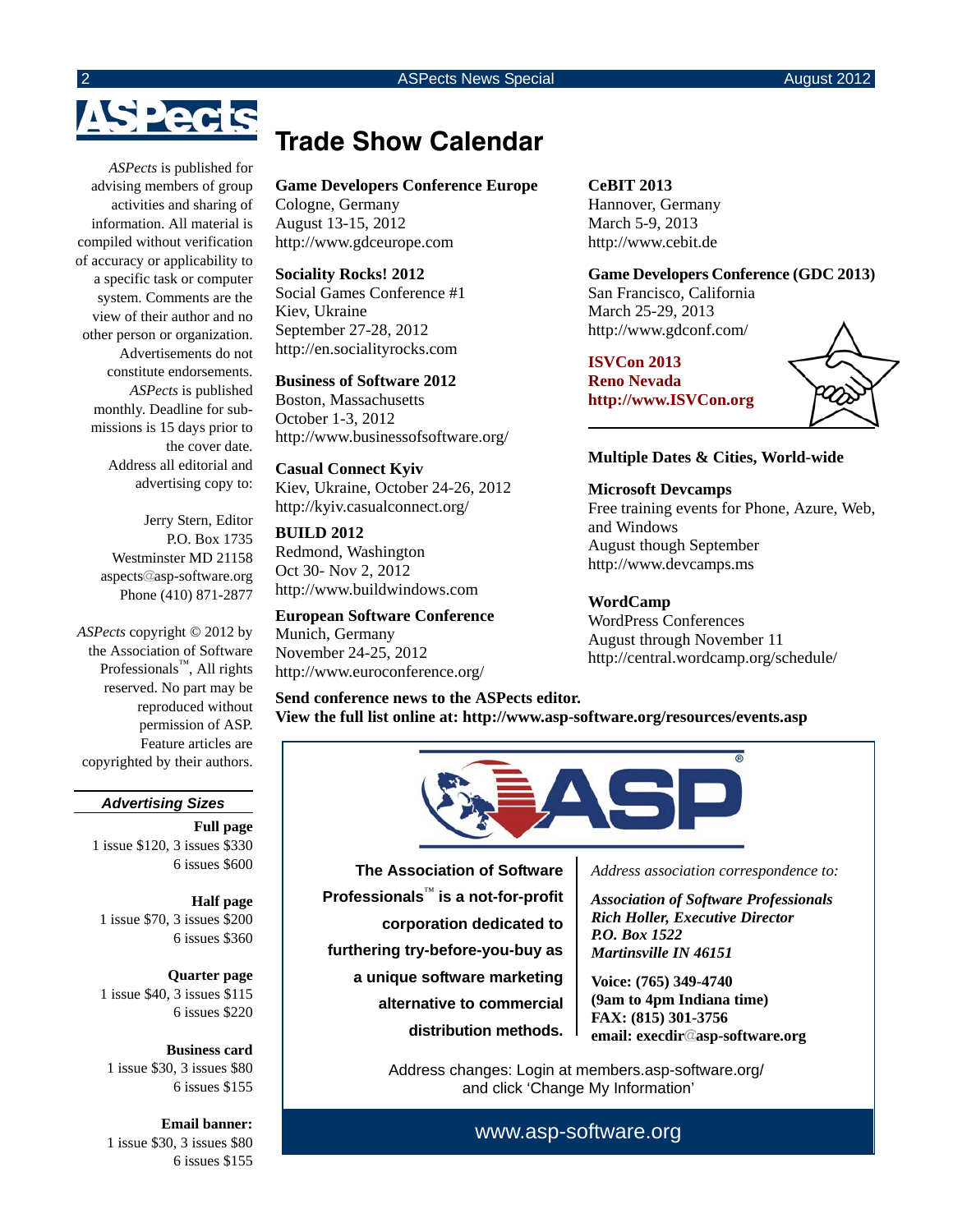# **ISVCon 2012 in Reno**

#### *– continued from front cover –*

Ending the day with promises of free pizza, Nico Westerdale of BitsDuJour explained how most software businesses are operating as if they are badly-run restaurants, and he gave some insights into how ISVs can change their marketing approaches to have a dramatic impact on their sales.

The next two days featured two tracks of sessions. The newbie track included basic software marketing and advertising sessions on Saturday. Marketing experts included Phil Schnyder of Avanquest and Mark Iverson of Digital River introduced ways to identify customers, craft an effective sales process, and leveraging social media as a part of it.

Aaron Weiner of Software Promotions talked about the fundamentals of Google AdWords and explained how to get started with it.

Gregg Seelhoff of Digital Gamecraft focused on quality assurance from the perspective of a small developer. Jean Cyr and Mitchell Vincent ended Saturday with a discussion of software protection approaches.

Sunday featured Gregg Seelhoff, Christopher Williamson of DreamQuest Games, and Gianfranco Berardi of GBGames on a panel discussing ways in which games are

a different beast in terms of sales and marketing, with topics ranging from Kickstarter to test driven development to market research.

Wishery.com's Cooper Marcus gave a fascinating presentation on business app marketplaces. User privacy deployment strategies were the focus of SpiderOak's Ethan Oberman's



talk. And finally, Patrick Foley gave an overview of Microsoft's upcoming platform offerings with tips and insight into how an ISV can best take advantage of them. He also gave away an Xbox 360 with Kinect to a random attendee.

The advanced track started on Saturday with Aaron Weiner providing a range of new ideas and practical advice for improving the performance of your AdWords campaigns.

Jim Coutu of vworker.com gave advice for hiring and managing freelancers and other outsourced talent, highlighting some of the most common problems he's seen with such relationships.

Alexander Halser of Help+Manual covered issues and trends in desktop and online help, including an overview of

> the technologies and file formats as well as advice for creating help content that people will actually read.

> Digital River's Denise Purtzer covered content creation techniques in general with an eye on appealing to both search engines and prospective customers.



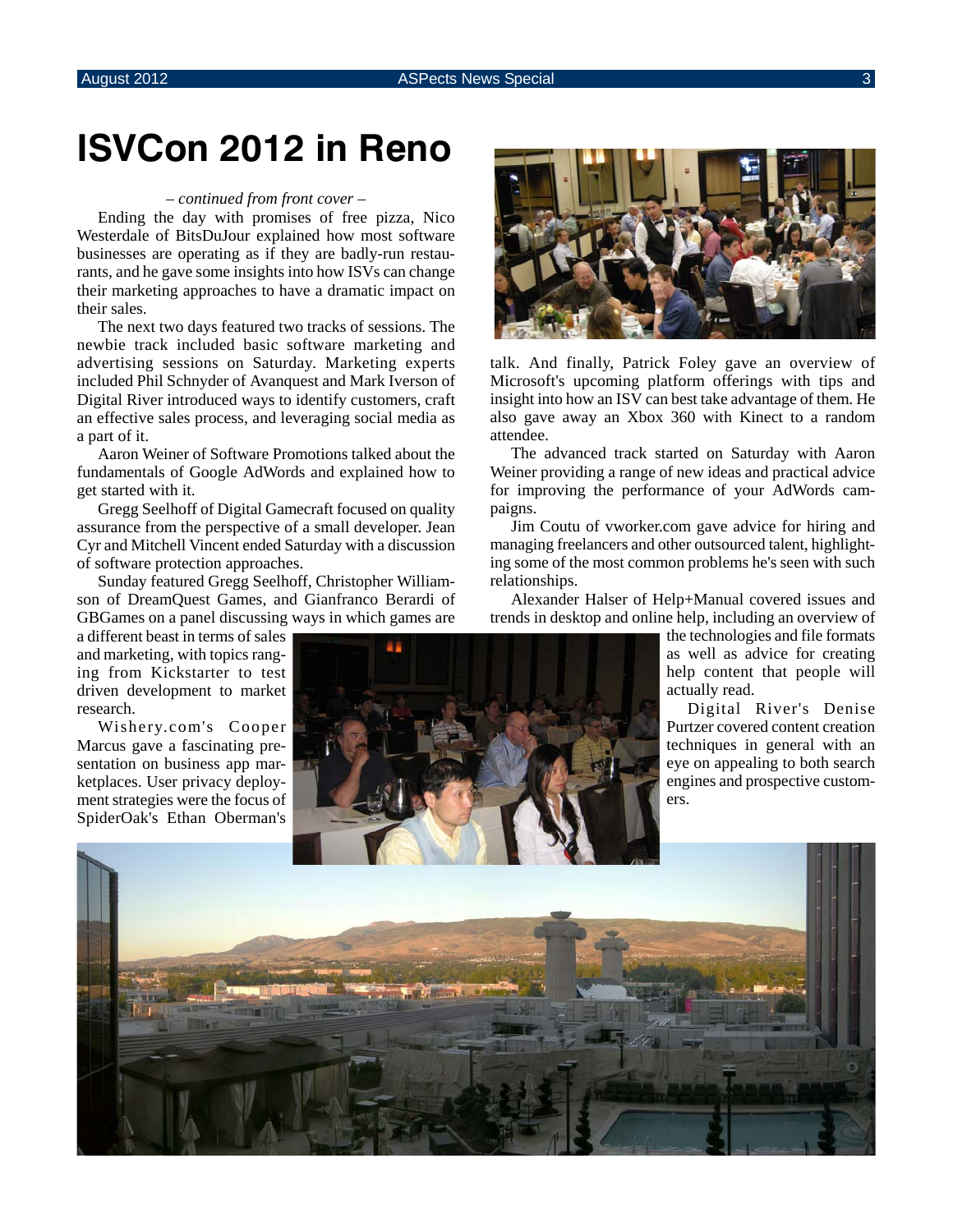#### **4** ASPects News Special August 2012 **ASPects News Special** August 2012



**Gianfranco Berardi**

niques to increase customer adoption, retention, and engagement.

Christopher Pryce of Digital River highlighted features of Windows 8 and the Windows store, described the business model expectations, and gave and overview of development opportunities on this platform.

Christopher Williamson shared his experience developing apps for iOS and Android devices, gave an overview of cross-platform tools, and described the realities of app pricing and marketing.

Kevin O'Brien of Constant Contact outlined the trends in email marketing, explaining ways to enhance your offering and connecting it with other business tools.

The excellent sessions and speakers weren't the only things to see in Reno. The breakfasts and lunches were terrific. Saturday's lunch also featured a few awards, including an ASP Hall of Fame award for Dennis Reinhardt [see other article]. Friday night, the ASP took a number of people to enjoy the minor league Reno Aces and their

Saturday's last advanced session was all about affiliates and bundling as alternative ways to sell software, presented by Erik Engleman of Ask Partner Network.

Twilio's Jonathan Gottfried kicked off Sunday's advanced sessions with cloud service-based tech-

 home run derby, winning 7-2 over the Salt Lake Bees, and providing an amazing fireworks show. Saturday night's fun was blamed on the boogie as many ISVCon attendees ate well at the Eldorado buffet and attended the "Man in the Mirror" Michael Jackson tribute show.



**Sue Pichotta**

Between the collection of great speakers, the smooth logistics, and the general organization of the conference, there's quite a few people to thank for the success of ISVCon 2012. Jerry Stern worked on the conference program book and took quite a few good photos. Rich Holler and Mitchell Vincent helped out in various capacities throughout the conference. Sal Gagliano did a great job volunteering in any way he could, especially with helping me record the sessions. Nico Westerdale helped out with marketing. Tony Bryer showed up days early to help Sue Pichotta with logistics and was the fist person you saw each day at the registration desk. And there is very likely quite a few people I forgot. Thanks, everyone, for your efforts!

Finally, Sue did a tremendous job as Conference Manager. In fact, she did the work of multiple people as she worked out the deal with the hotel, found the sponsors, created and maintained the website, and managed attendee registration, among a half million other duties and roles. Without her efforts, ISVCon 2012 couldn't have been pulled off nearly as well, if at all. Thank you very much, Sue!

*Gianfranco Berardi runs GBGames, LLC as an indie game developer at [www.gbgames.com.](http://www.gbgames.com)*

### **Dennis Reinhardt Joins ASP Hall of Fame**

#### by Gianfranco Berardi **President, ASP**

The ASP Hall of Fame recognizes<br>
individuals who have helped make<br>
the ASP what it is today. During<br>
Seturday lungh at ISVCon it was my place individuals who have helped make Saturday lunch at ISVCon, it was my pleasure to present the ASP Hall of Fame award to Dennis Reinhardt.

A member since 2000, Dennis Reinhardt, owner of DAIR Computer Systems, has contributed in a great number of roles. He was the founding chairperson for the PAD Committee, where he introduced regular expression constraints to formalize

PAD definitions. He also wrote the first validator and was heavily involved in releasing PAD Kit, seeding the growth of download sites. He was also the founding chairperson for



the Website committee, where he completed work to implement a web-based forum.

He spent much of his time in leadership positions. As a director, he sponsored and named the Townhall forum, and as chairperson of the board, he played an important role in securing member approval of ASP bylaw revisions. He drafted parts of the Newsgroup FAQ and maintained them. As trademark manager, he worked with an attorney to draft submissions for seven trademarks related to the ASP and PAD.

He served as Secretary and as Vice

President before becoming President in 2010. Along with his regular office duties, he was involved in two major sales negotiations. First, he signed the sale of Safer Downloads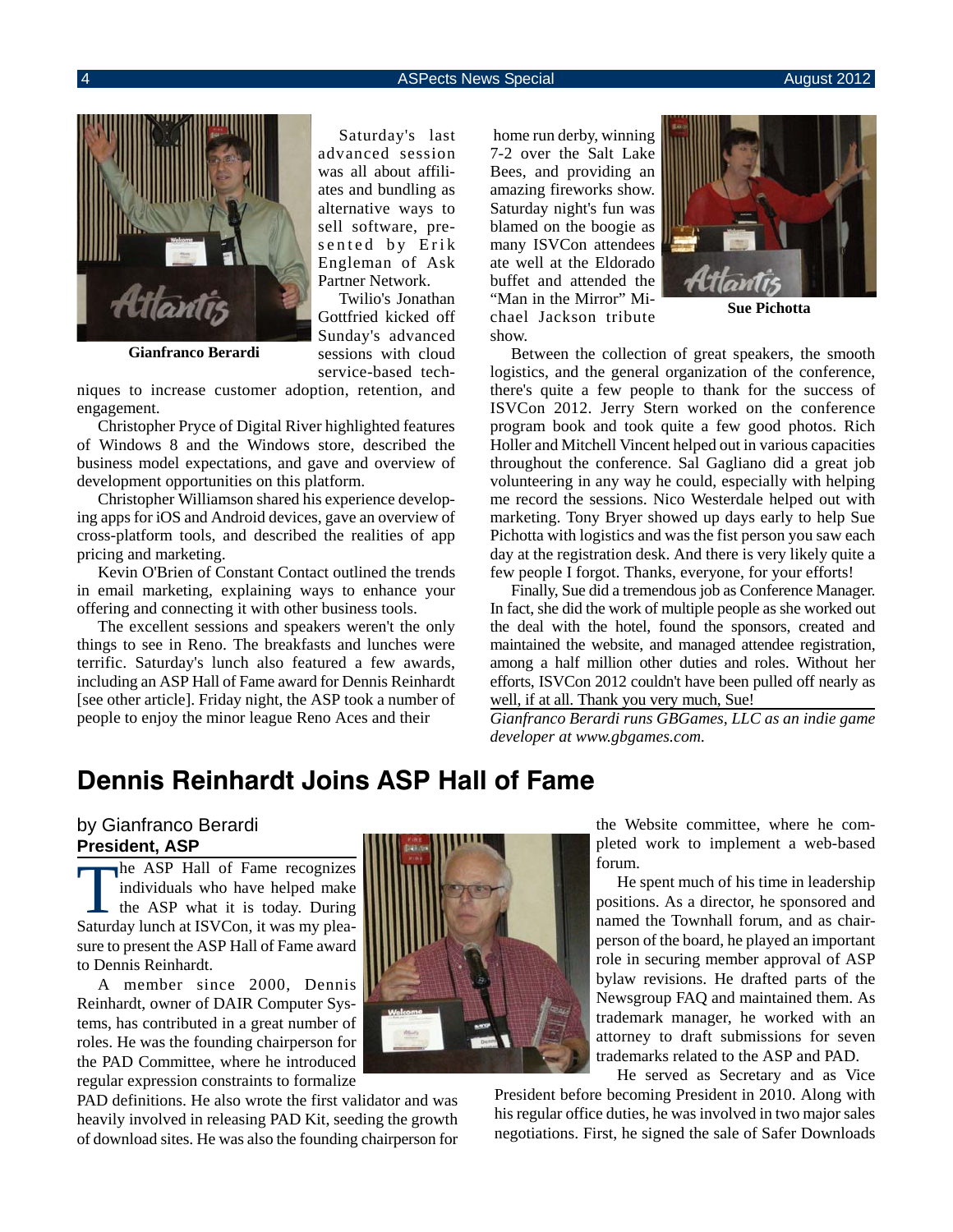to WUGNET, and then he oversaw the sale of SIC assets from the SIAF to the ASP. He retired from the position in October of 2011 and remains a supporting member.

Congratulations, Dennis, and thank you for all that you have given to the ASP!

*Gianfranco Berardi runs GBGames, LLC as an indie game developer at [www.gbgames.com.](http://www.gbgames.com)*

# **Why Appvisor?**

#### *– continued from front cover –*

Richard Holler's article (See the July 2003 *ASPects*, page 18.). Its success and contributions to the software industry and marketplace have rarely been acknowledged, but todate, its impact is enormous–it is estimated that over 40,000 active software publishers have produced nearly 200,000 PAD XML files as the basis for marketing, promoting, and distributing their downloadable software applications. And nearly 6000+ independent PAD-supporting websites have been created, who accept submissions of PAD files, as indexed on Google. And several of these PAD sites remain in the top 100-most-trafficked websites, according to Alexa.

Mike Dulin approached WUGNET Publications Inc at the Software Industry Conference the following year, announcing to ASP members and others that the ASP was looking for a long term solution to help the organization with the PAD platform, including providing support for the thousands of publishers using PAD, maintaining all the tools and resources that the ASP has offer the community for free, as the ASP no longer was able to provide this. It was during these discussions between WUGNET, Mike and other members of the ASP, that we identified a much greater problem with another key asset owned by the ASP, namely, the PAD platform. Many had long speculated that the PAD platform had been enormously successful but very little attempt had been made to measure the impact of the PAD Specification, or the number of publishers and pad sites using PAD.

Rather than focus on what to do with SaferDownloads, WUGNET and Mike developed a long-term partnership plan to have WUGNET take on the responsibility of updating and developing the PAD platform under a business model that would result in royalty revenues for the ASP.

There certainly were plenty of commercial tools and services that publishers used for their PAD files, but there wasn't any program in place at the ASP to collect, track, or measure who was using the PAD Specification or ASPrelated PAD tools or resources. What did exist was the ASP's PAD Repository, containing nearly 150,000 unique listings, but little effort had been made to qualify if these were truly PAD files from legitimate publishers or bogus or



**Erik Pelton, Michael Dulin, Joel Diamond, and Jim Coutu at the Dallas SIC in 2010, commemorating the agreement to update the PAD Specification**.

spam PAD submissions.

As far as the other PAD tools, PADGen, the #1 PAD creation tool, has had, at most, two updates in the last four years. The actual PAD Specification, v 3.1, has had little updating over the same time period. It was also apparent that the actual specification lacked many obvious fields that both publishers and pad sites needed, including social networking links, video fields, and new OS categories. It was apparent that the ASP lacked the resources to update the specification, improve the ASP tools that helped publishers authors maintain and create PAD files, clean/update the publicly-available PAD Repository, or provide the technical support for a specification that is used by over 40,000 publishers.

Thus, AppVisor has been formed to support, protect, and enhance the ASP's PAD platform, the intellectual property of the platform, and the integrity of the platform, and to reinvest in the platform, so it meets the needs of current and future members of the ASP.

And that brings us up to 2012. AppVisor, will soon launch a new PAD platform, along with a much needed PAD Specification 4.0, that will support impending new PAD specification features (certification, social networking, video fields), tools (new web-based PAD authoring), and resources (virtual PAD Repository, etc) , and will offer support to the software community and websites based on the PAD standard. More importantly, with the introduction of PAD Certification, the AppVisor platform will also be adding premium submission services for certified publishers applications' as well as new categories of software. Finally, good news for all ASP members . All current members shall be offered a free Certification of their current PAD files for one year.

Beta-testing of the Appvisor web site will begin during August, and will be open to ASP members. No submission